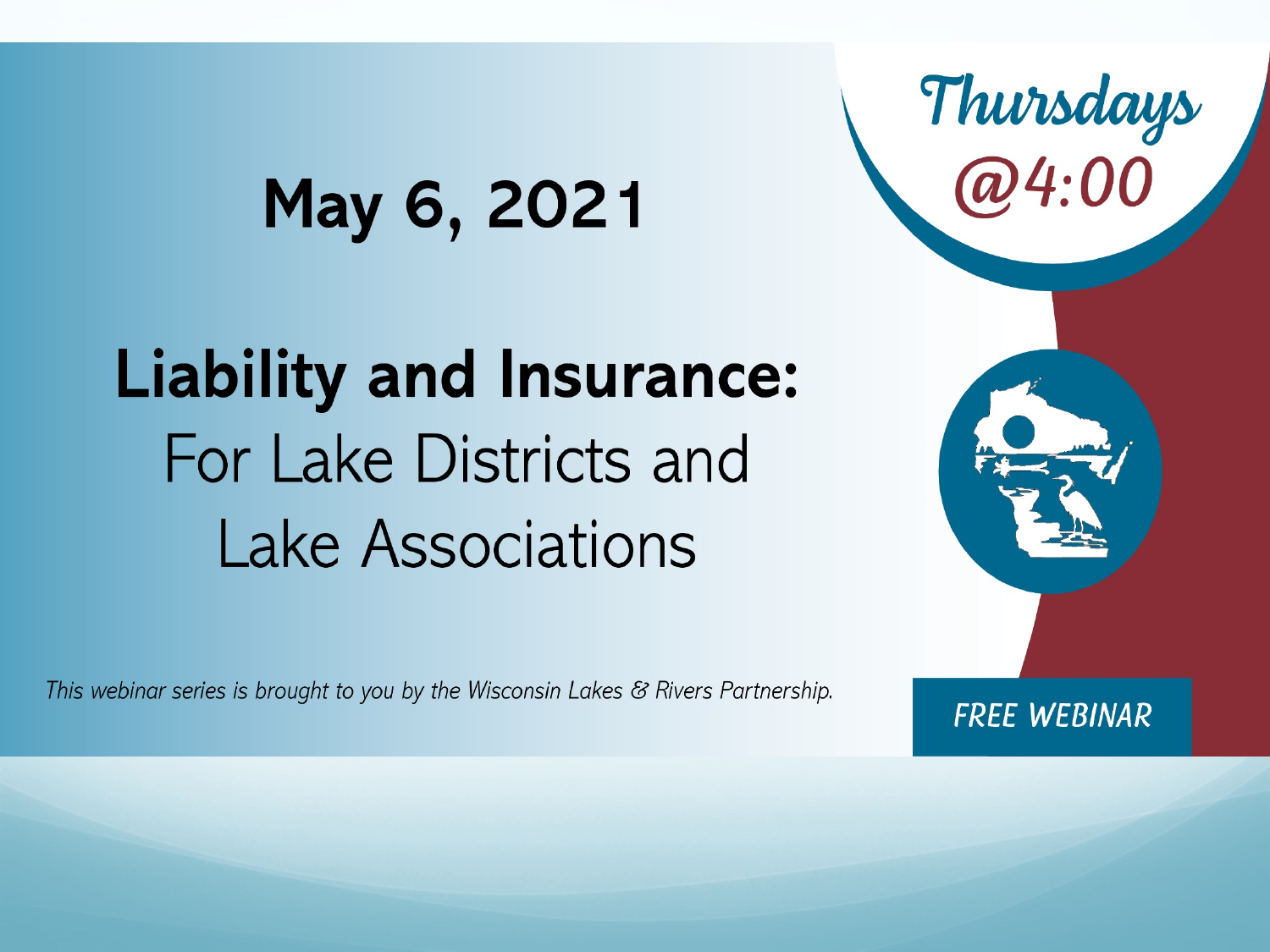## **Minimizing Risk: Duties and Protections of Directors**

Presented by Jessica Harrison Scholz Nonprofit Law LLC May 6, 2021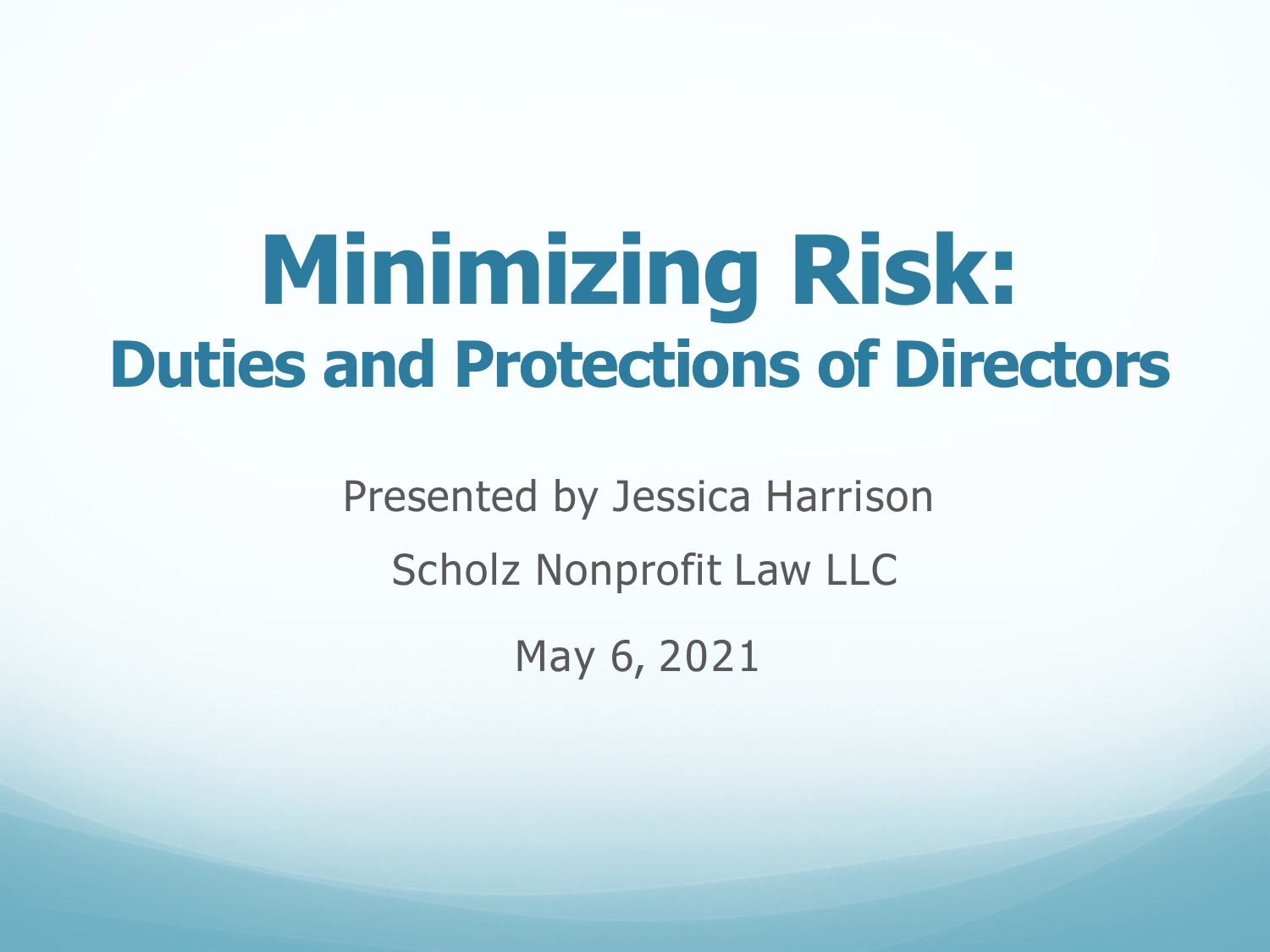### Background on Nonprofit **Corporations**

- What is a "nonprofit organization" under WI law?
	- Corporate entity without owners, with a common goal
	- Organized as a "nonstock corporation" under Chapter 181 or as an "unincorporated association"
	- Both 501c3 and 501c4 tax-exempt organizations are organized as nonstock corporations
- Nonstock corporation is preferable
	- Explicit limitations on liability for Directors, officers and volunteers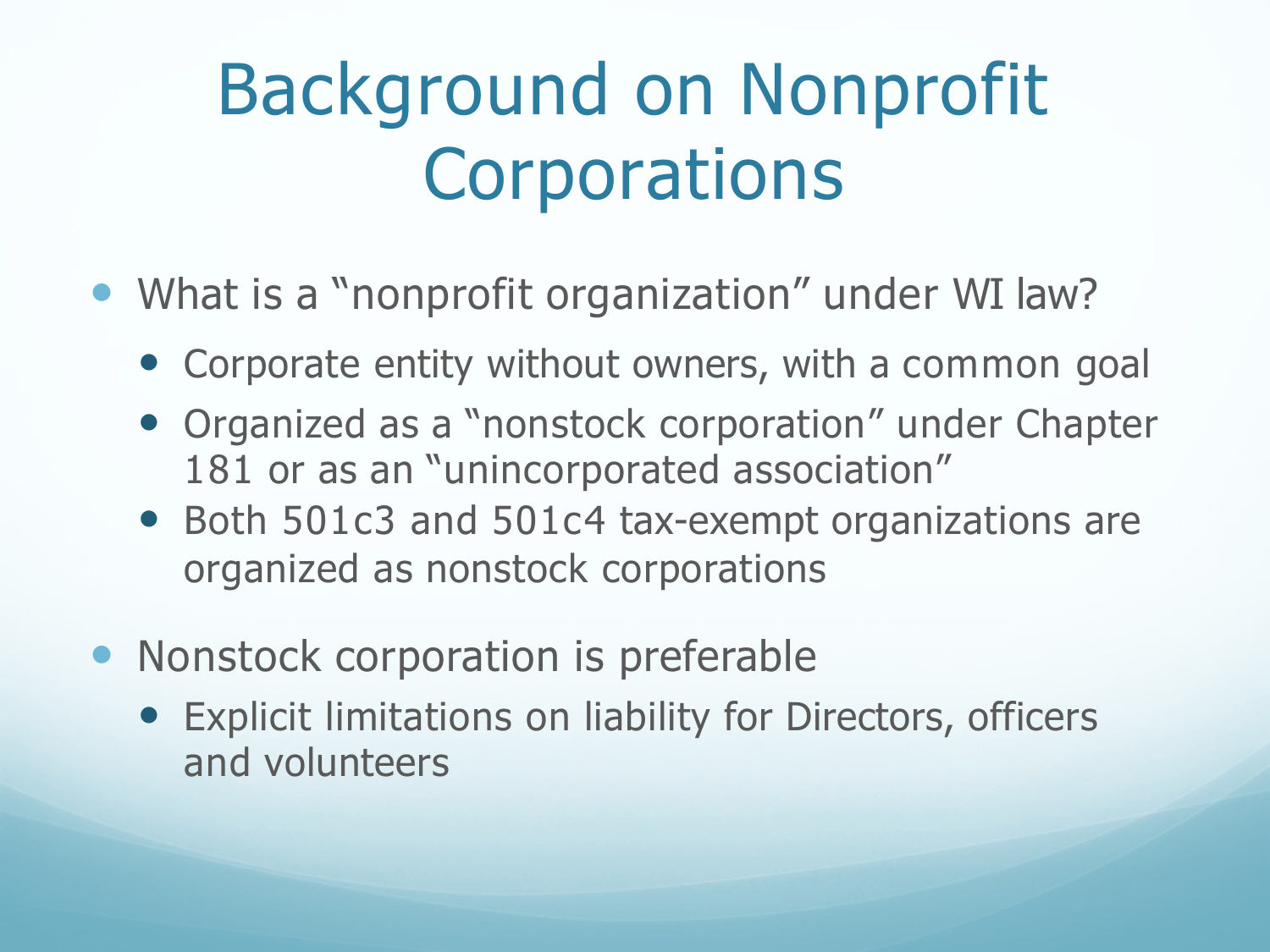### The Duties of a Director

Duty of Care Duty of Loyalty Duty of Obedience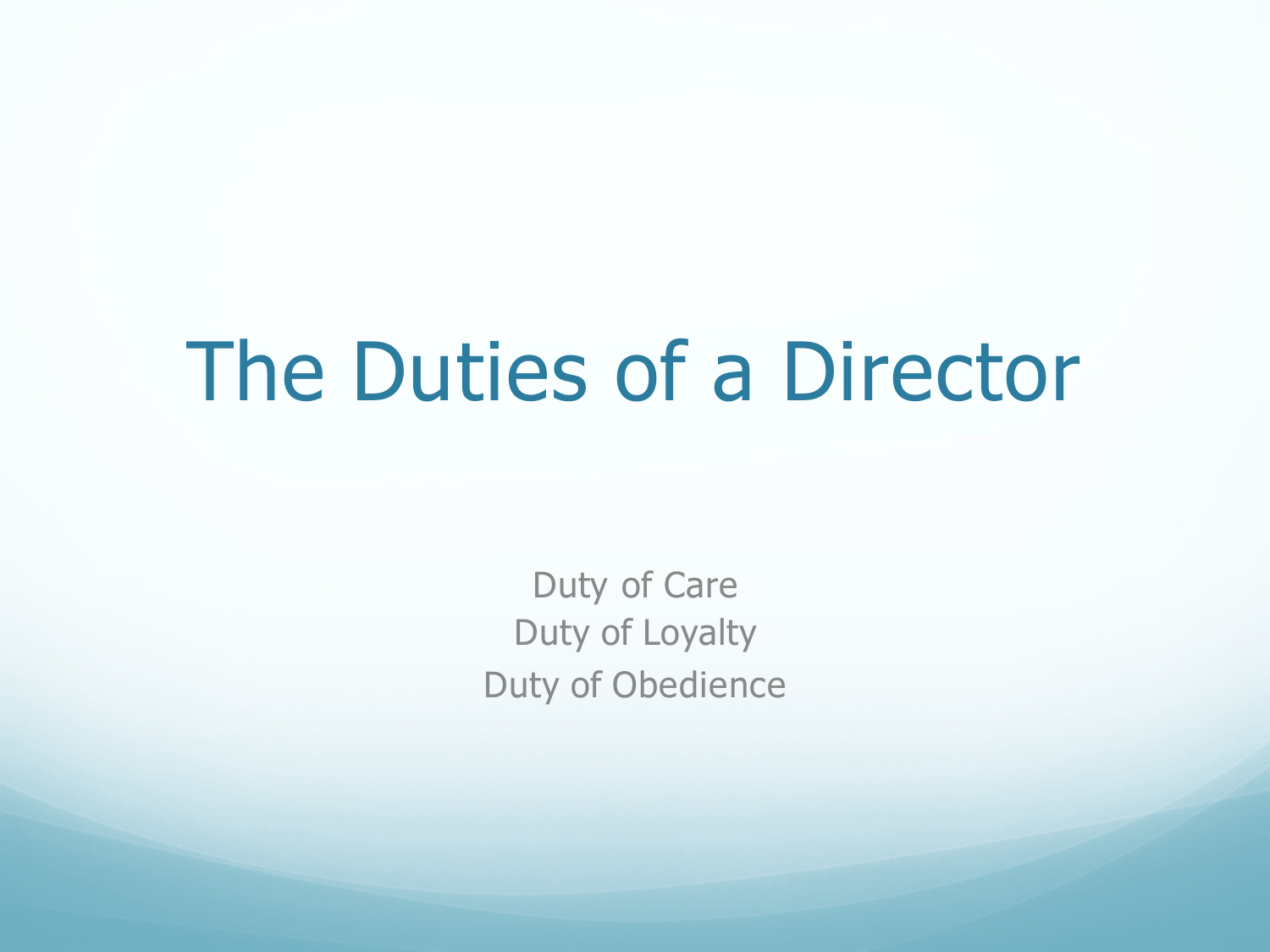# The Duty of **CARE**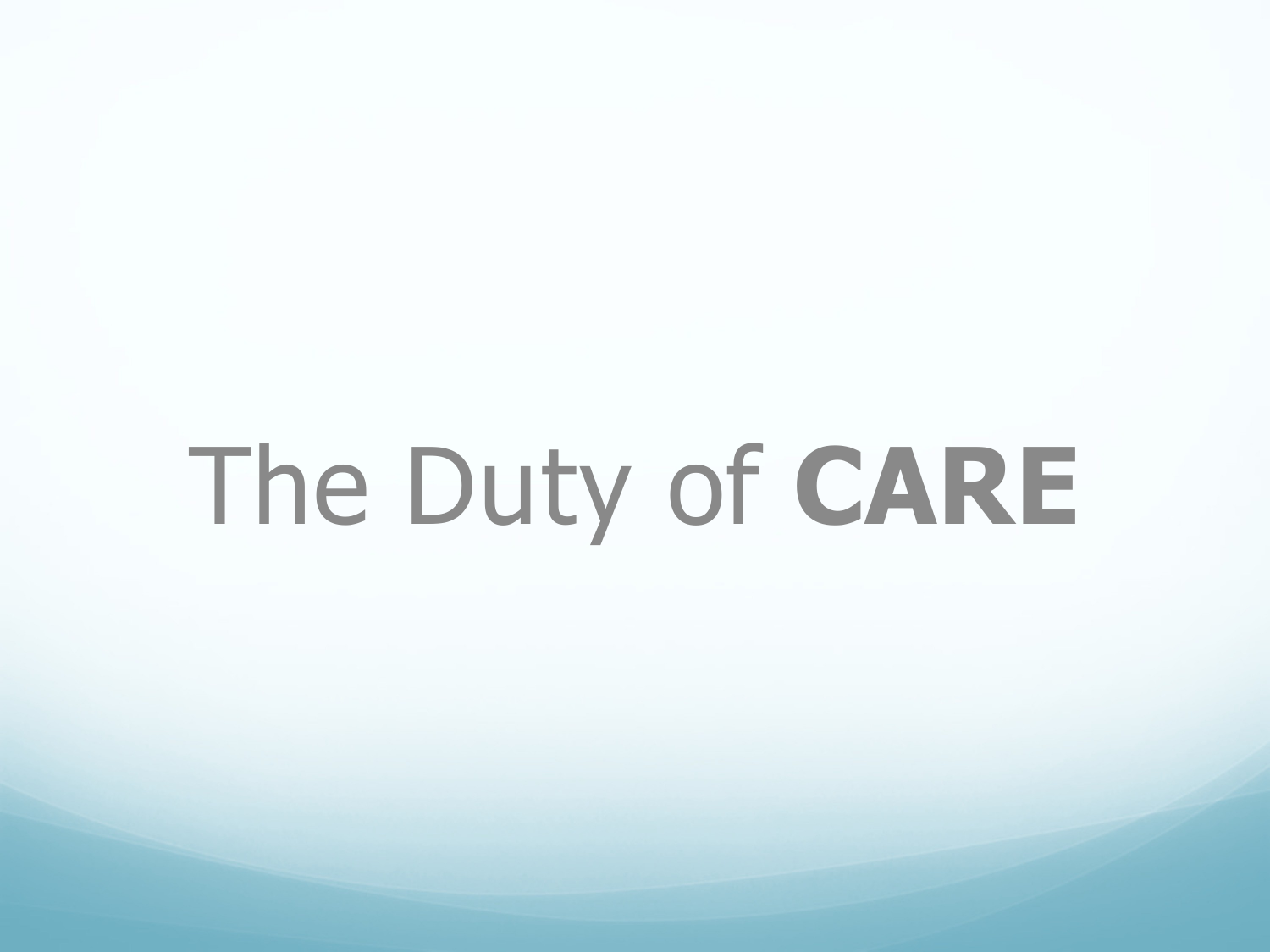### Definition:

- To act in a fully informed manner after the exercise of due diligence appropriate under the circumstances – with the care that an ordinary person would exercise under similar circumstances and in a manner that the director reasonably believes to be in the organization's best interest
- Don't sleep!

The duty of care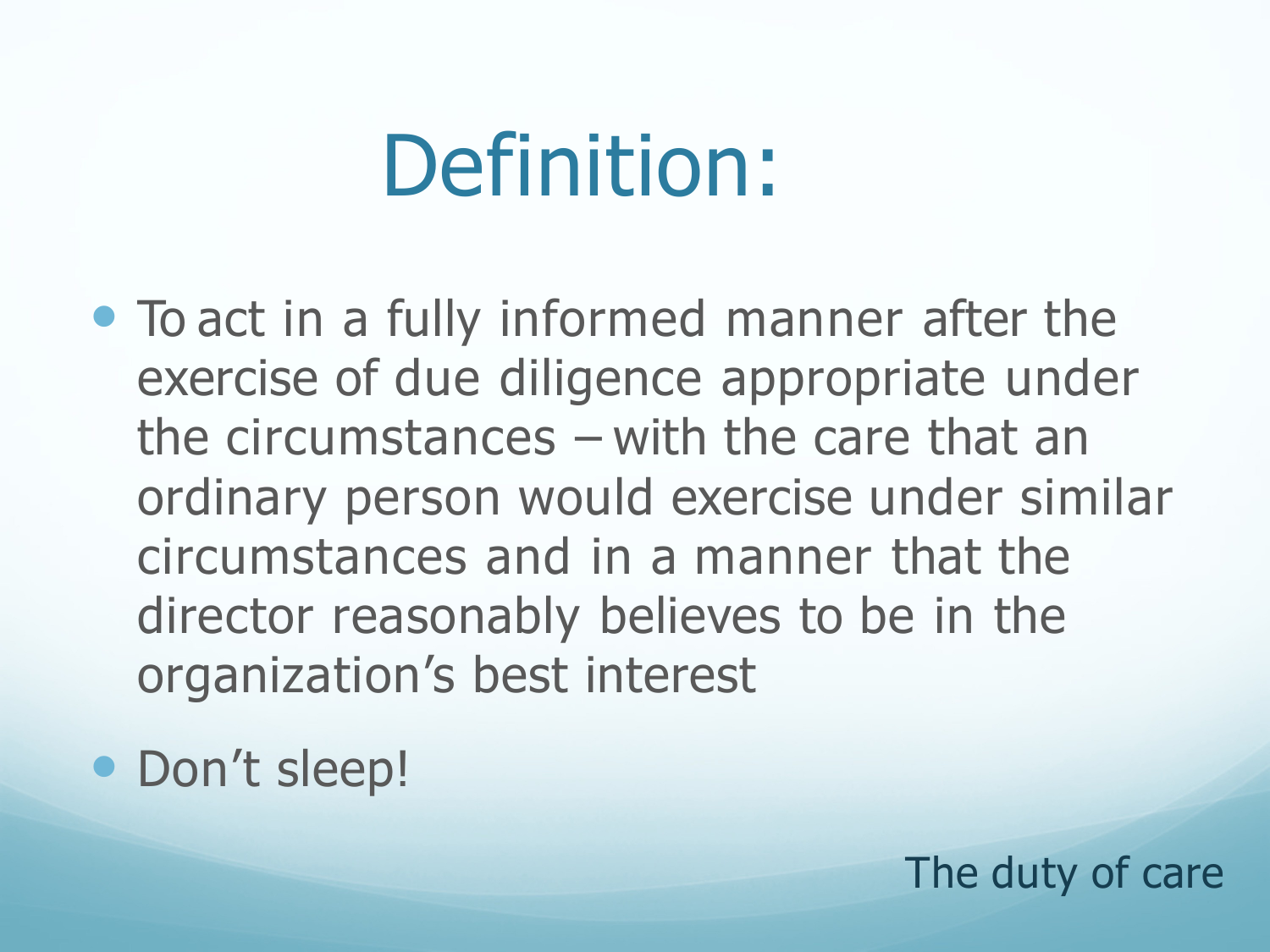### Practical steps in making decisions with due care:

- Attend meetings
- Avoid haste, and the appearance of haste, in making decisions
- Prepare adequately
- Ask questions
- Exercise independent judgment
- Record board proceedings
- Avoid giving approval w/o prior knowledge and review

The duty of care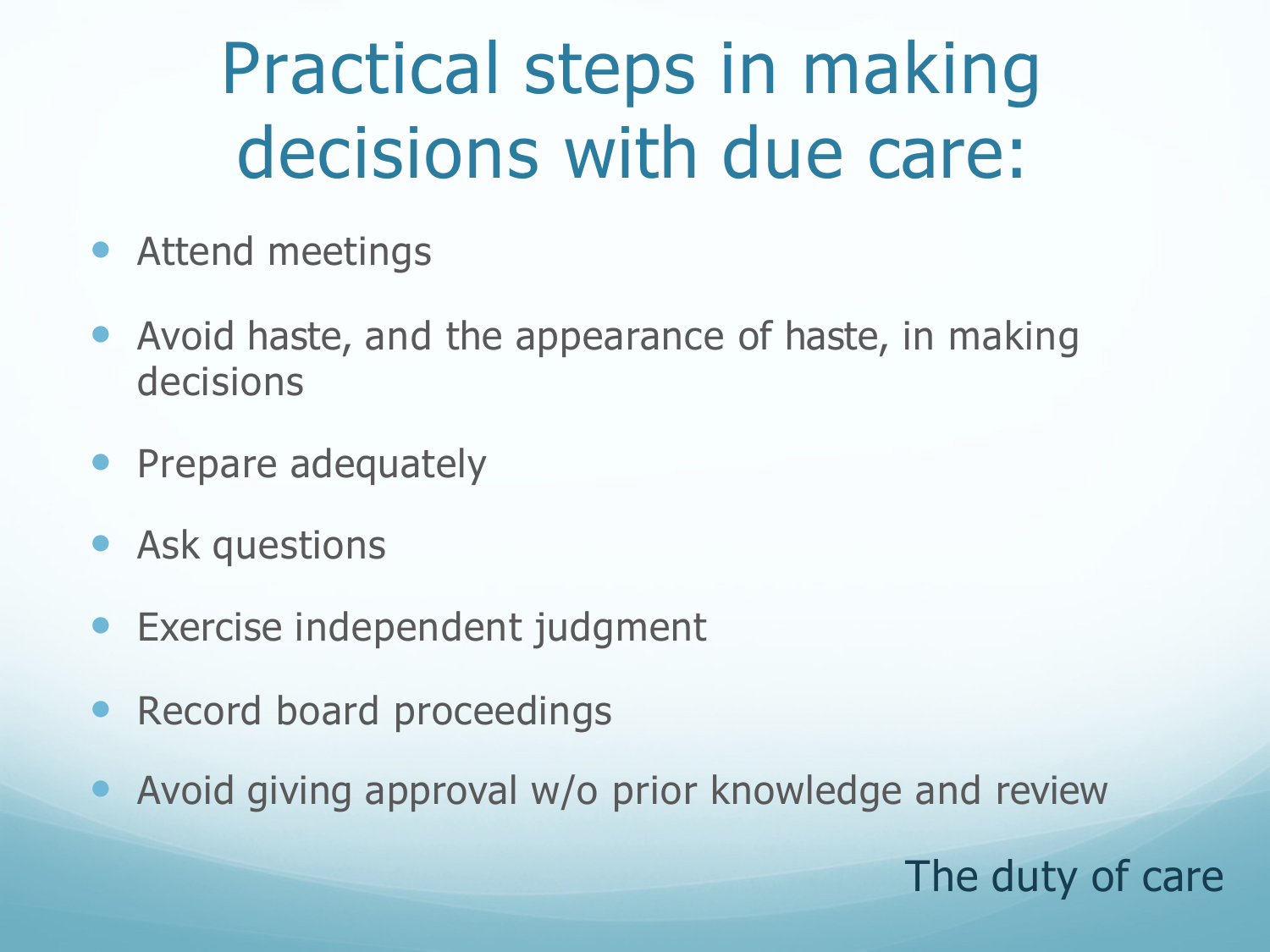# The Business Judgment Rule

 **What?** A series of presumptions related to decisions made by directors

### **Why?**

- 1) To encourage competent individuals to serve as directors by limiting liability
- 2) To recognize business decisions involve some risktaking
- 3) To prevent plaintiffs/courts from inefficiently second-guessing decisions of directors

### The duty of care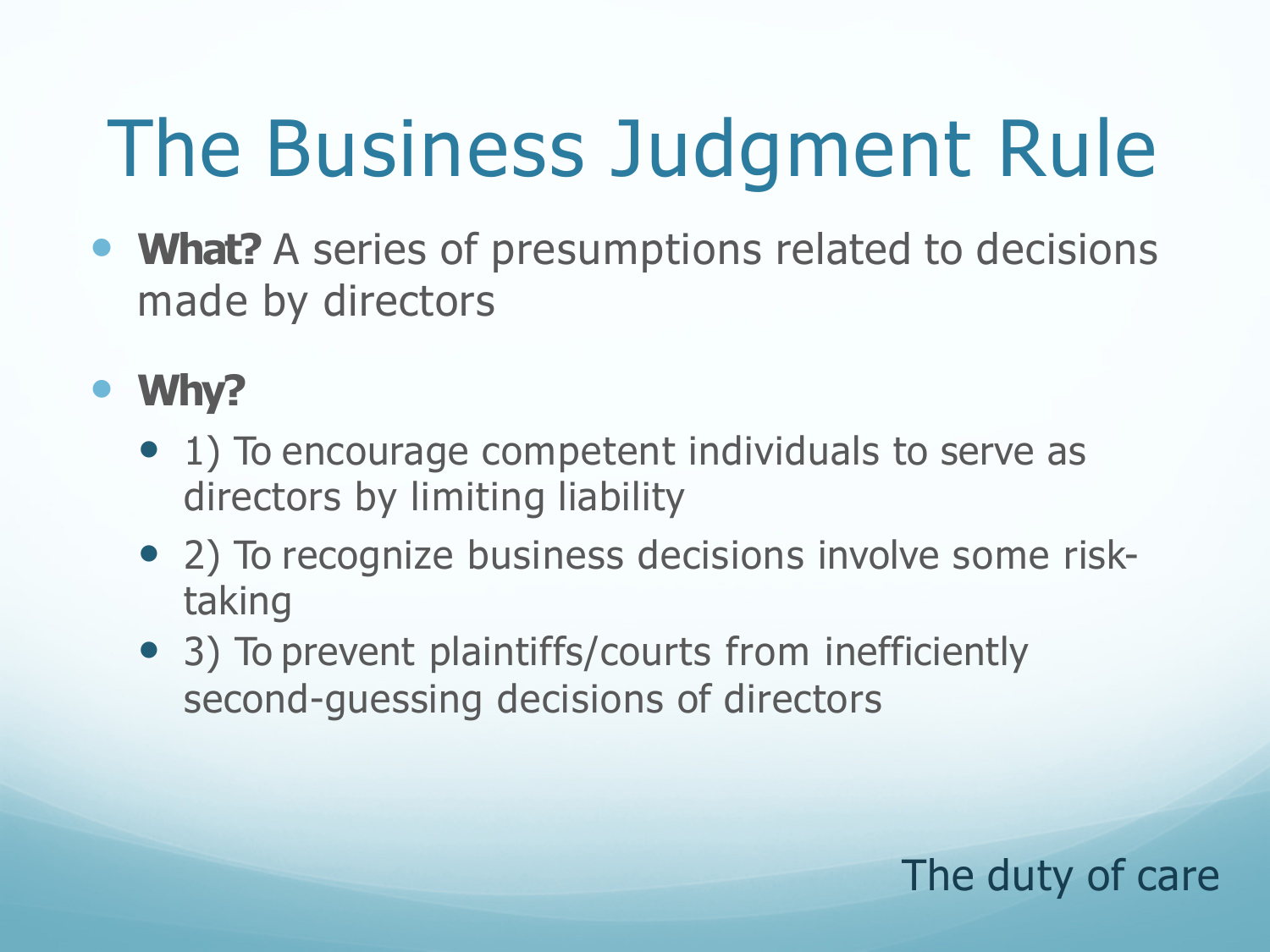# The Duty of **LOYALTY**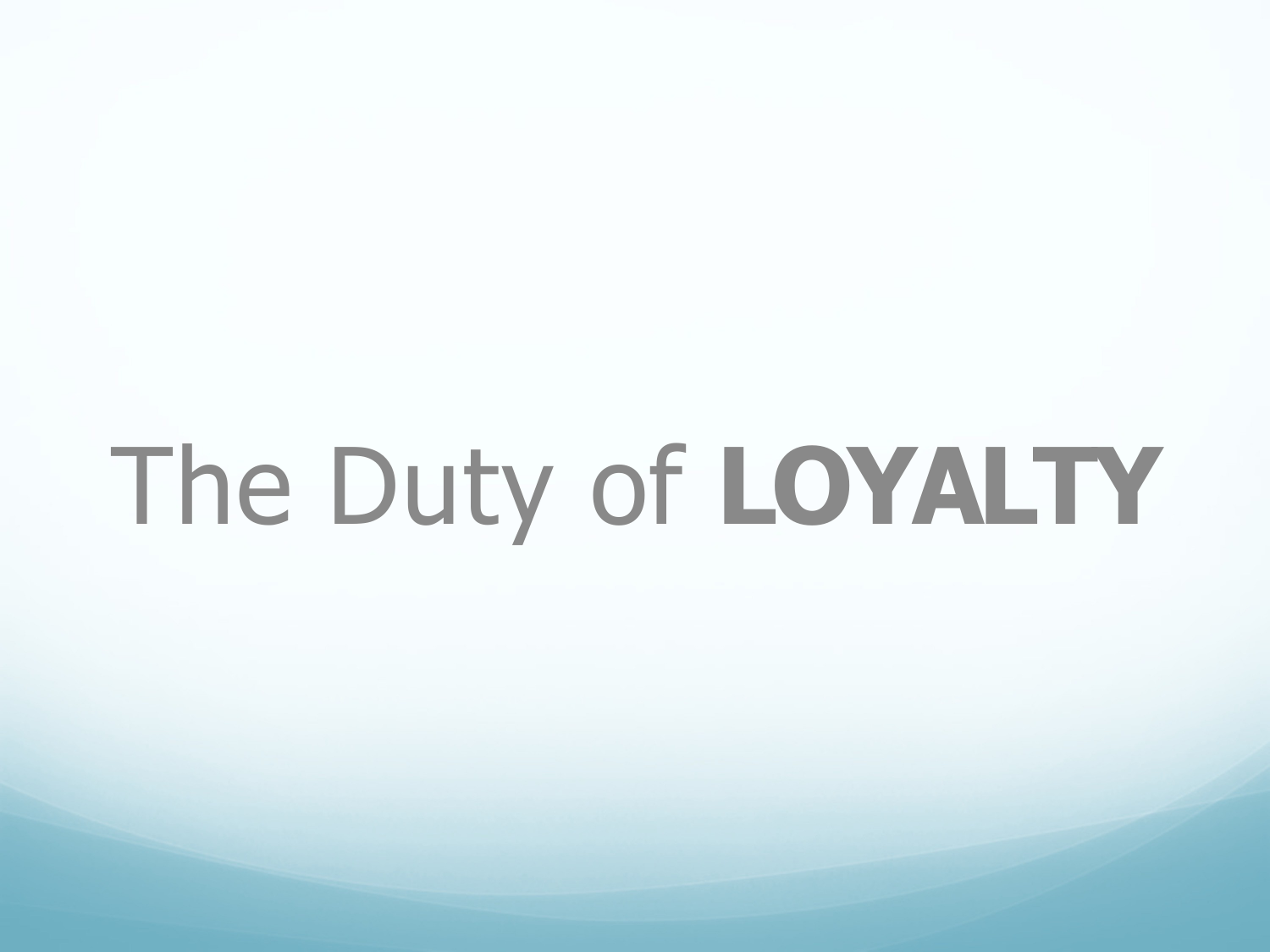# Definition:

- Requires that an organization's directors always act in the best interests of the organization and its constituents, and to subordinate any personal interest in matters that come before the board to that corporate interest
- Don't steal!

The duty of loyalty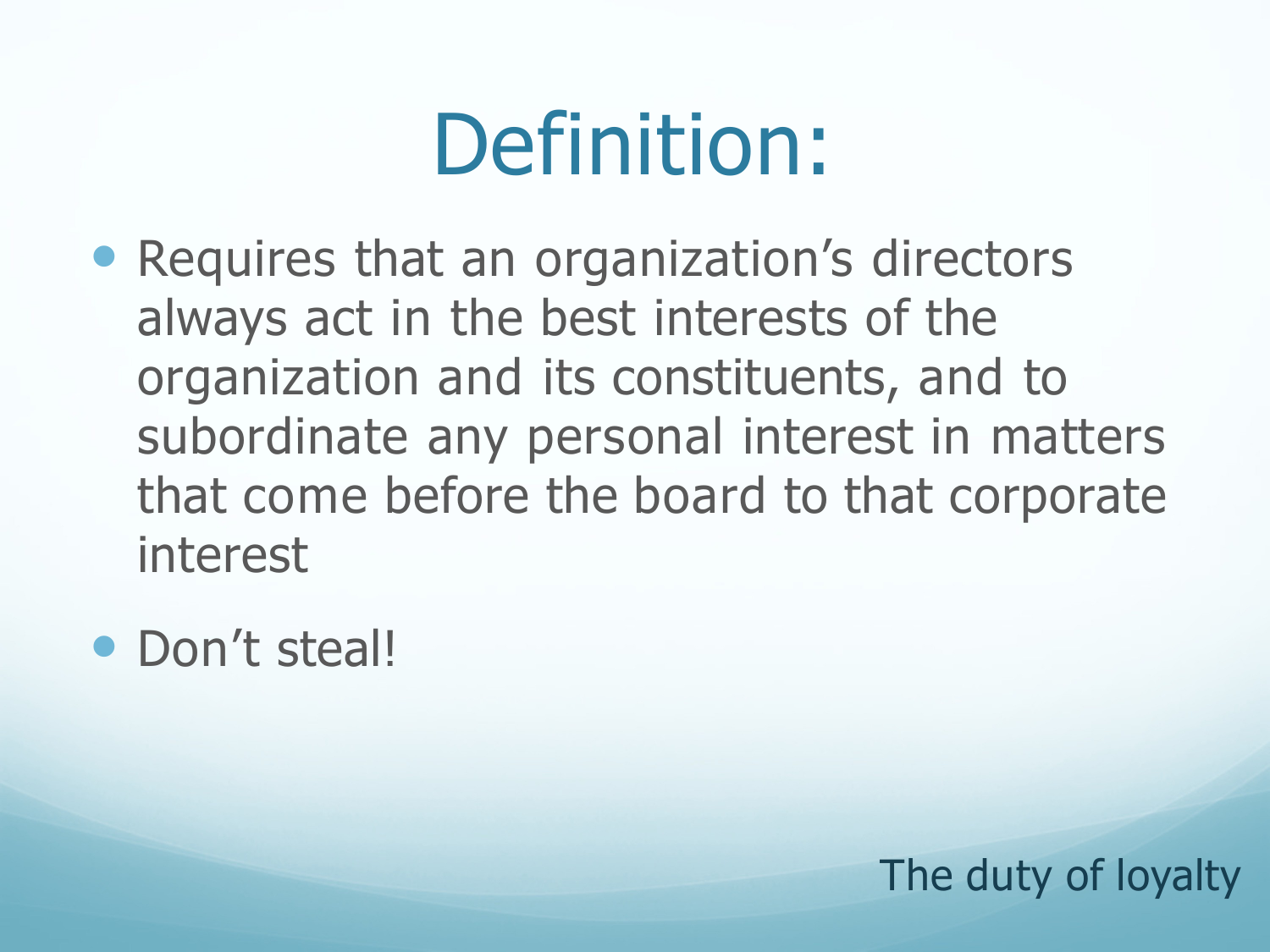Conflict of Interest/ Duty to Disclose

• A director who has a material or personal interest in a matter before the nonprofit entity must disclose that fact to the board of directors. The Board may decide that there is or is not a need for the conflicted director to recuse himself or herself.

• Annual review of Conflict of Interest policy and Disclosure Statement.

The duty of loyalty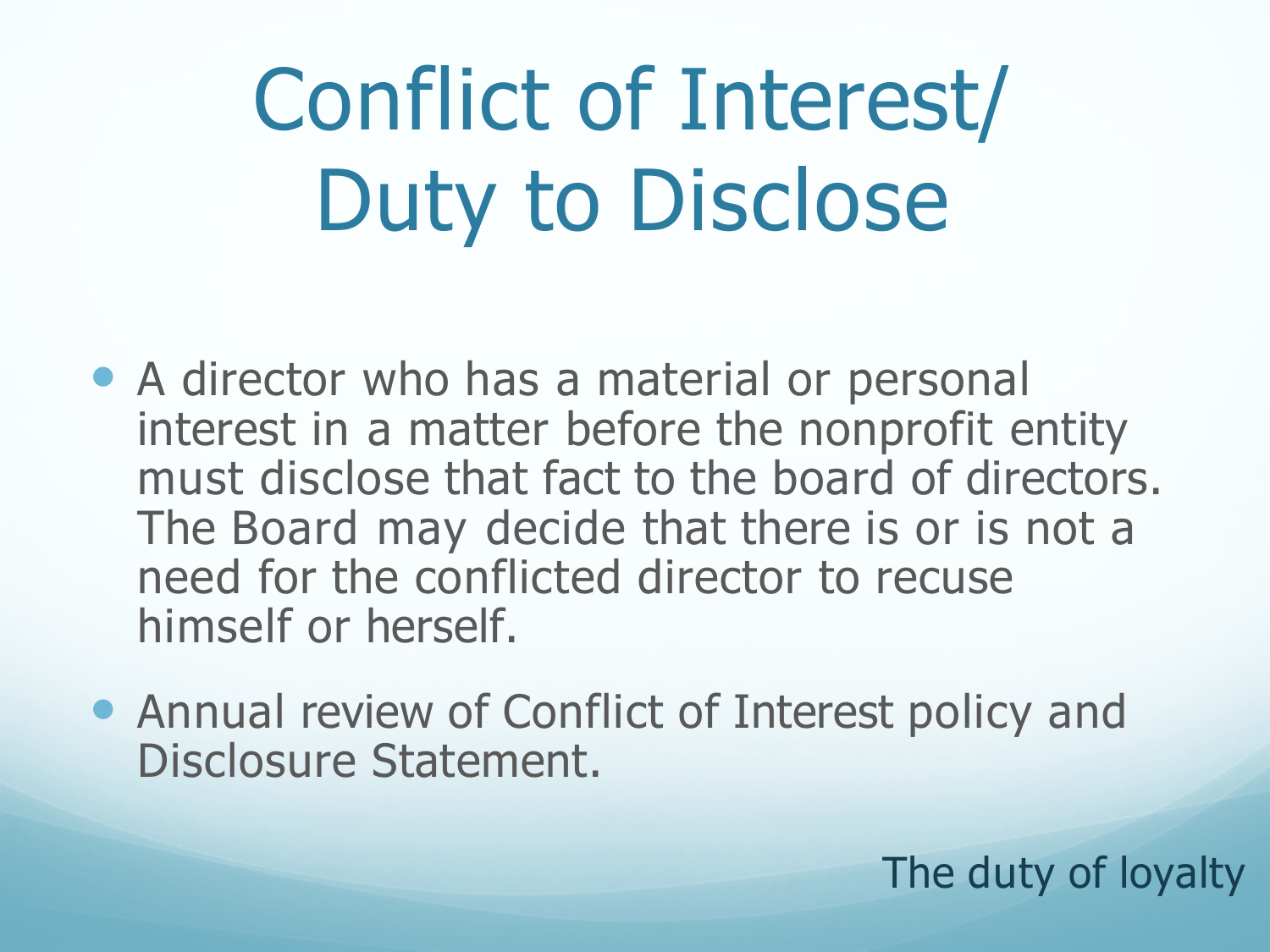# The Duty of **OBEDIENCE**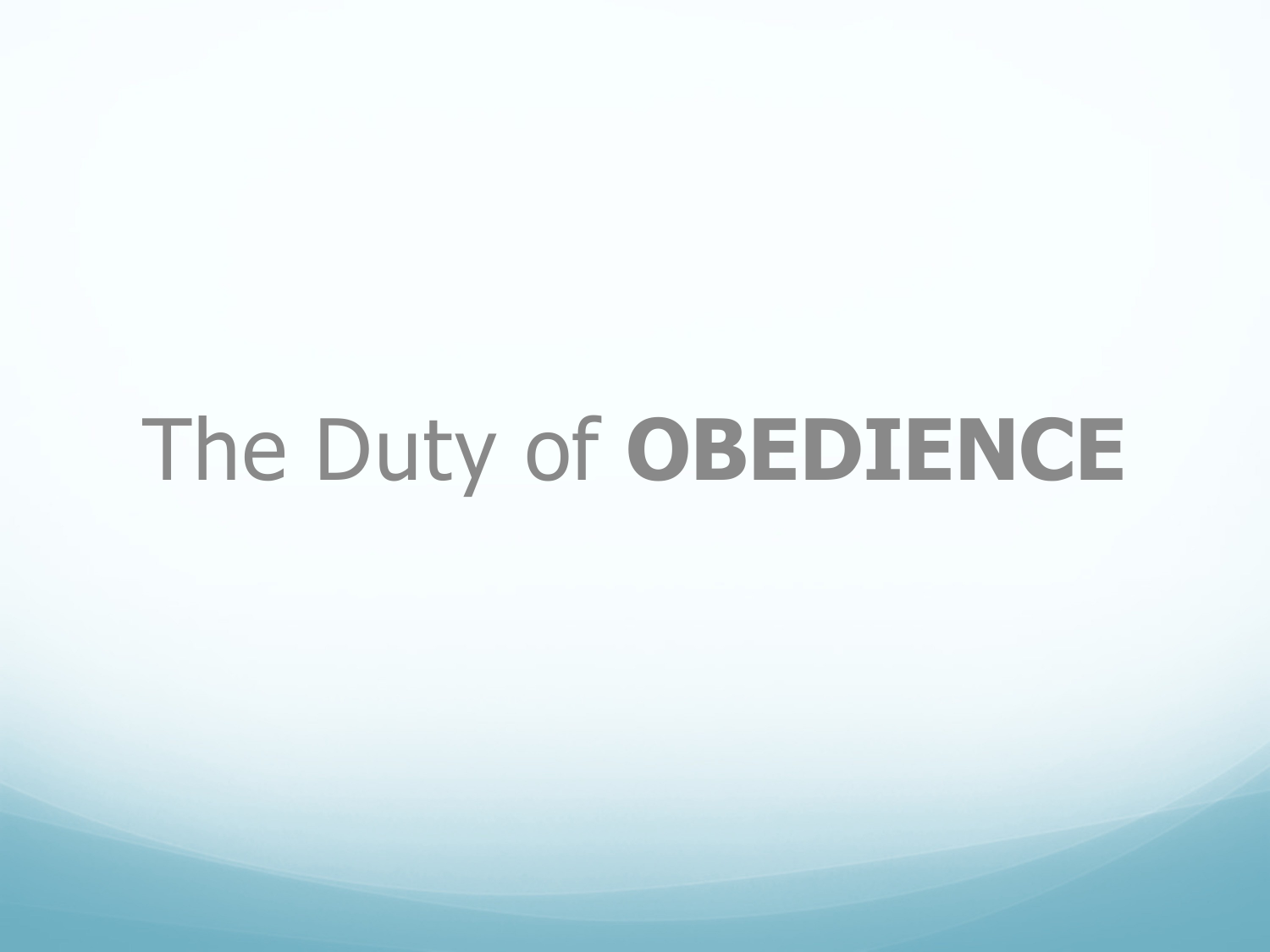### Definition:

- Requires that an organization's directors comply with the applicable federal, state, and local laws, adhere to the organization's bylaws, and remain the guardians of the mission
- Don't slack!

### The duty of obedience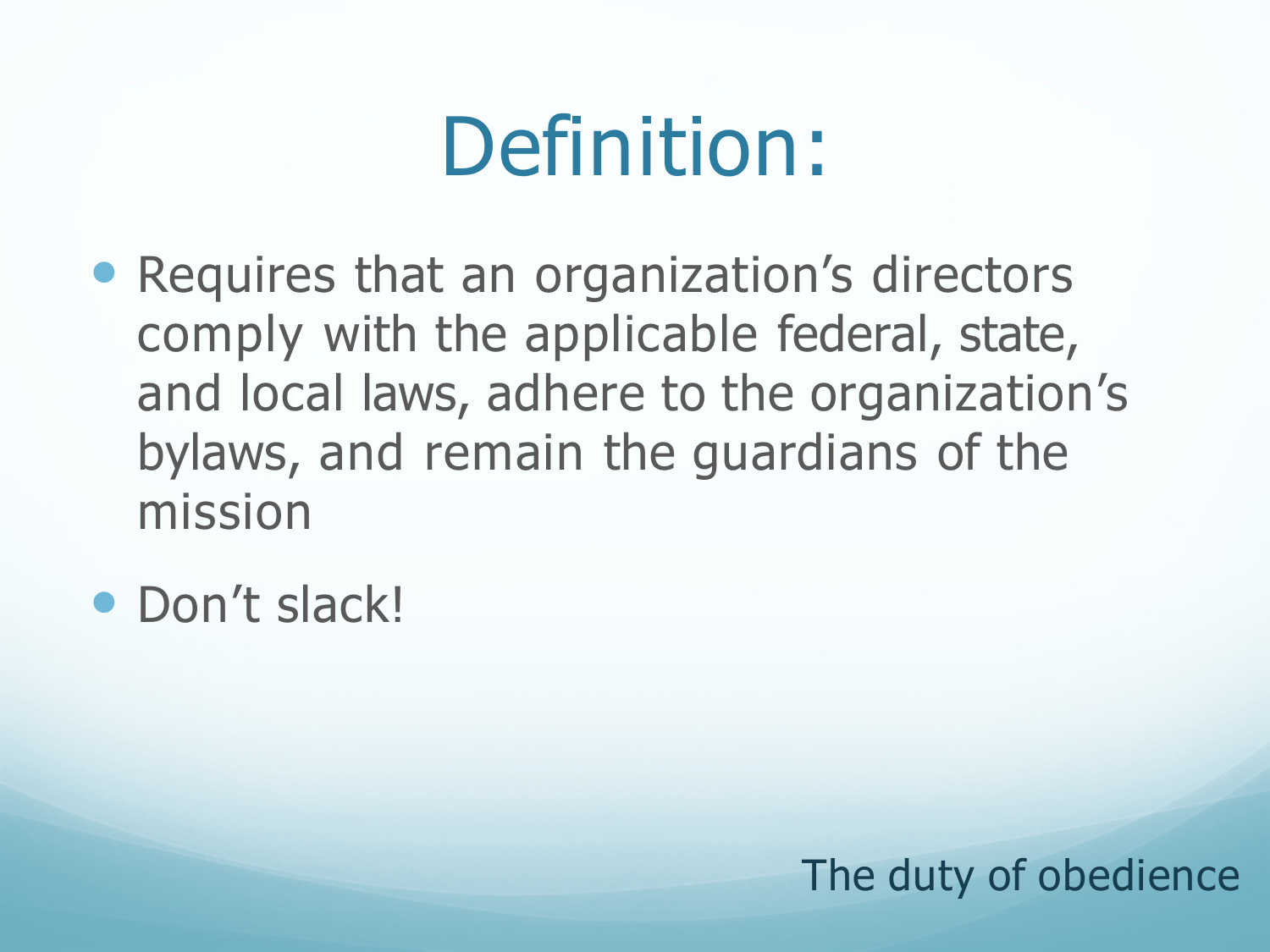## A Director's Protection from Liability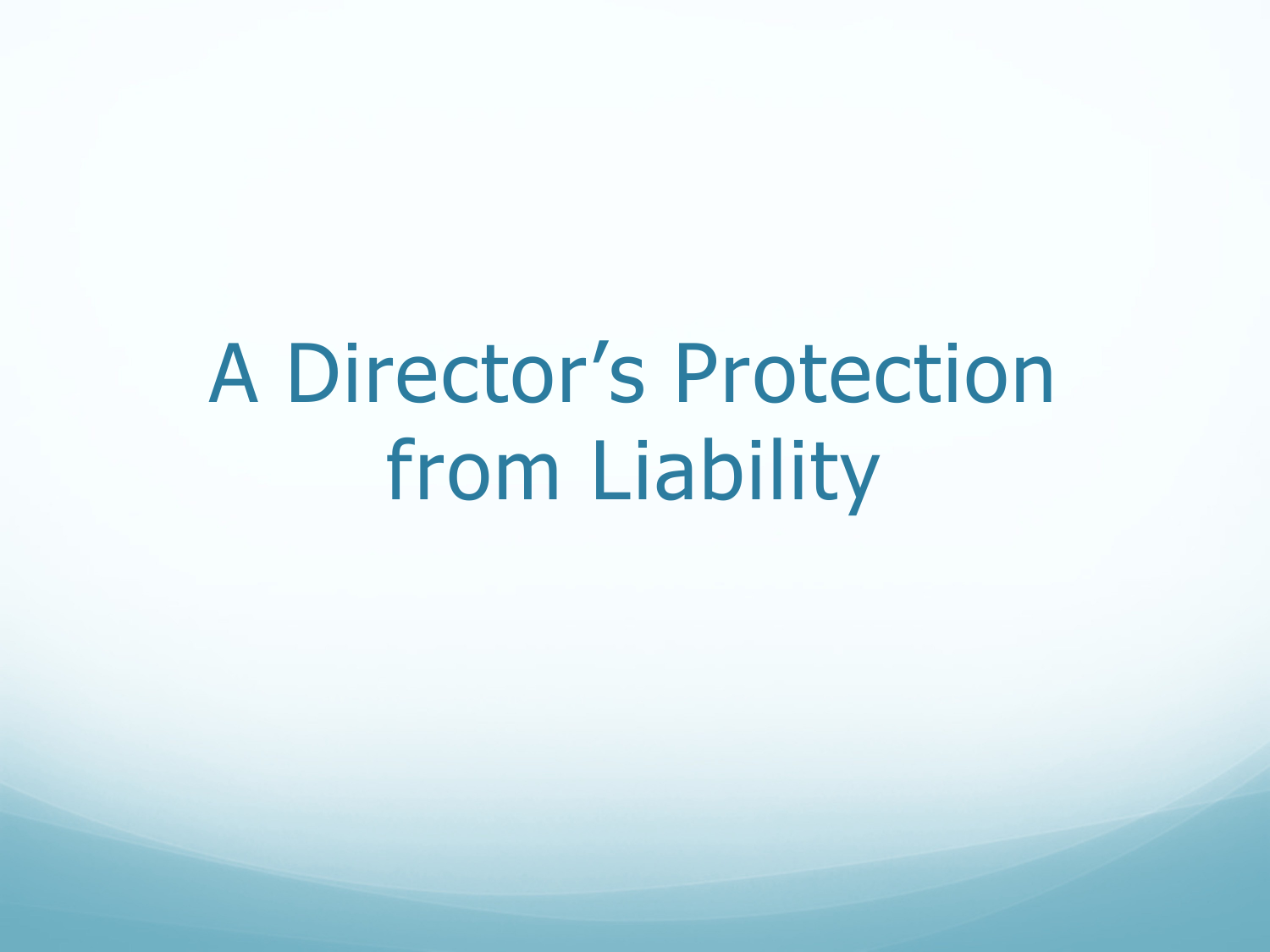### General Rule:

- Officers, directors, paid staff and volunteers of nonprofit entities generally are protected from personal liability for the acts of the entity, as long as the actions were truly those of the entity and the proper steps were taken to maintain the corporate form and its liability shield.
- In spite of corporate shield, individuals can be held personally liable if they violate any of the three duties: care, loyalty or obedience.
- Note: even then, WI law provides specific protections from personal liability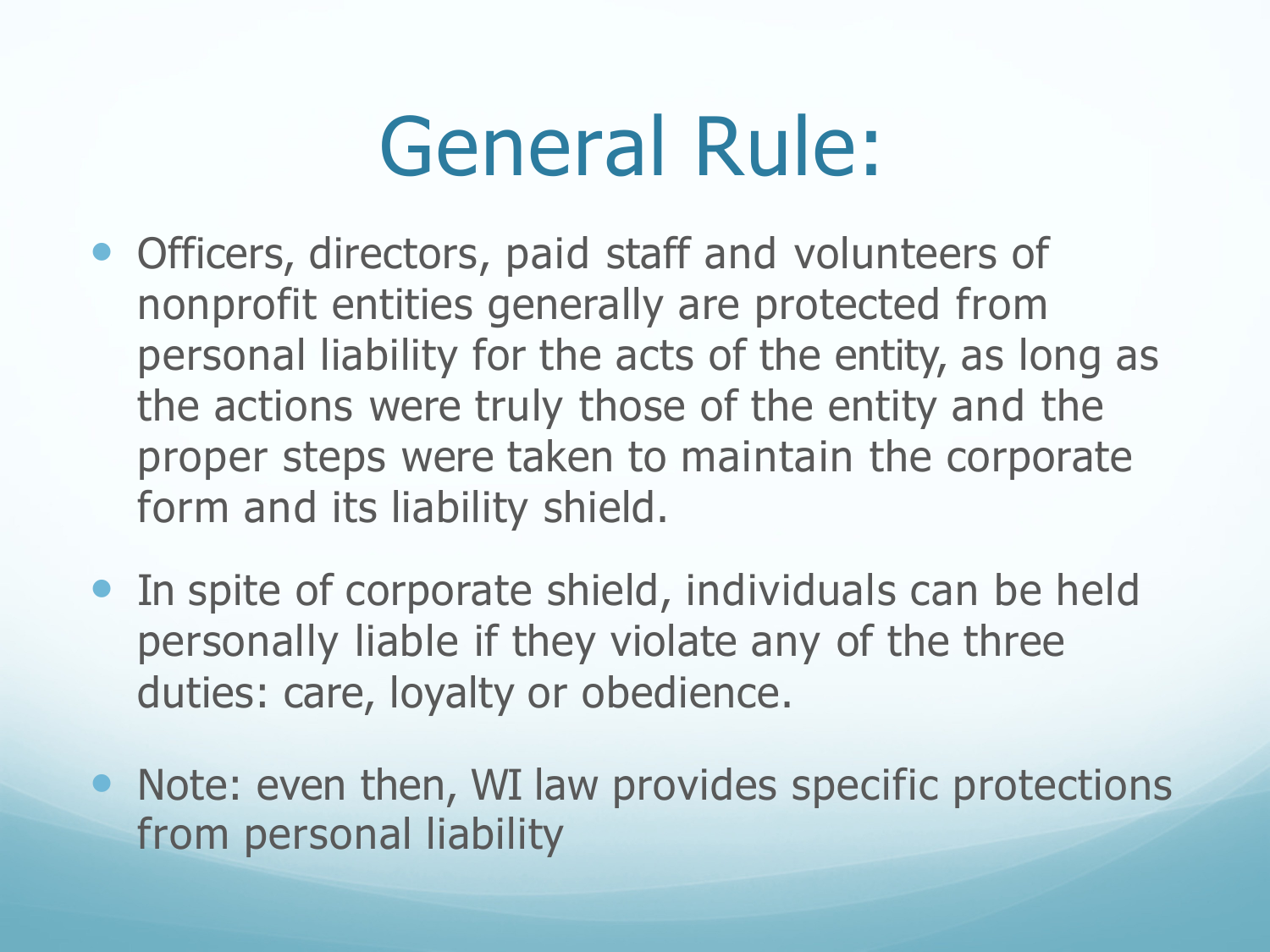### Statutory Standard: Wis. Stats. § 181.0855

- Members of the board of directors and officers of a nonprofit corporation are shielded from personal liability that arises from a failure to perform any duty (care, loyalty, obedience) resulting solely from their status as officers and directors **unless actions involved** include**:**
	- Conflict of interest
	- Violation of criminal law
	- **Transaction from which director derived personal** benefit
	- Willful misconduct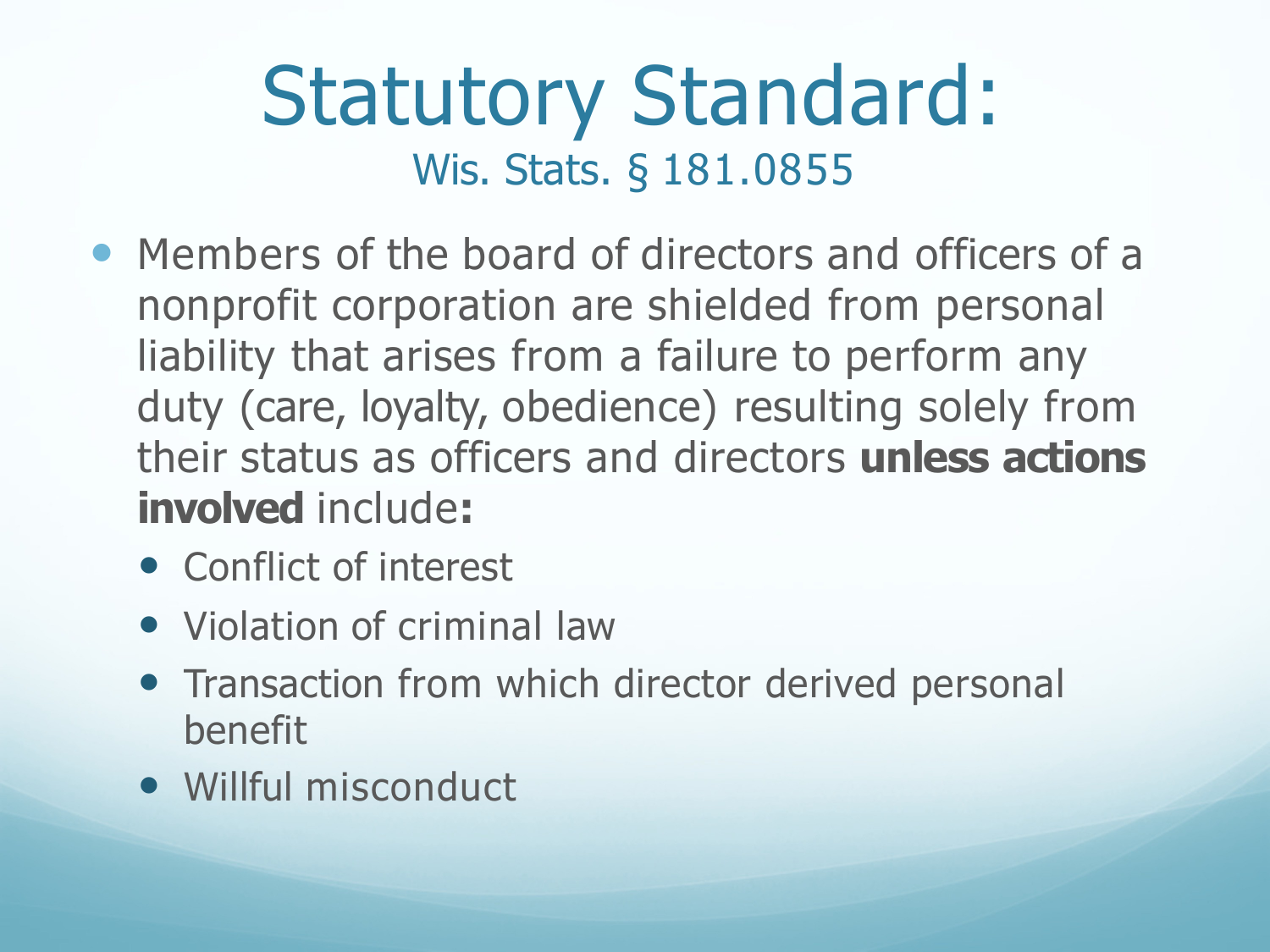## Indemnification

- Nonprofit corporations required by WI law to indemnify officers/directors against claims of personal liability
- **Indemnification rights can be limited or expanded** through corporation's documents
- **Indemnification is not required if liability was** incurred because individual breached or failed to perform a duty he or she owes the corporation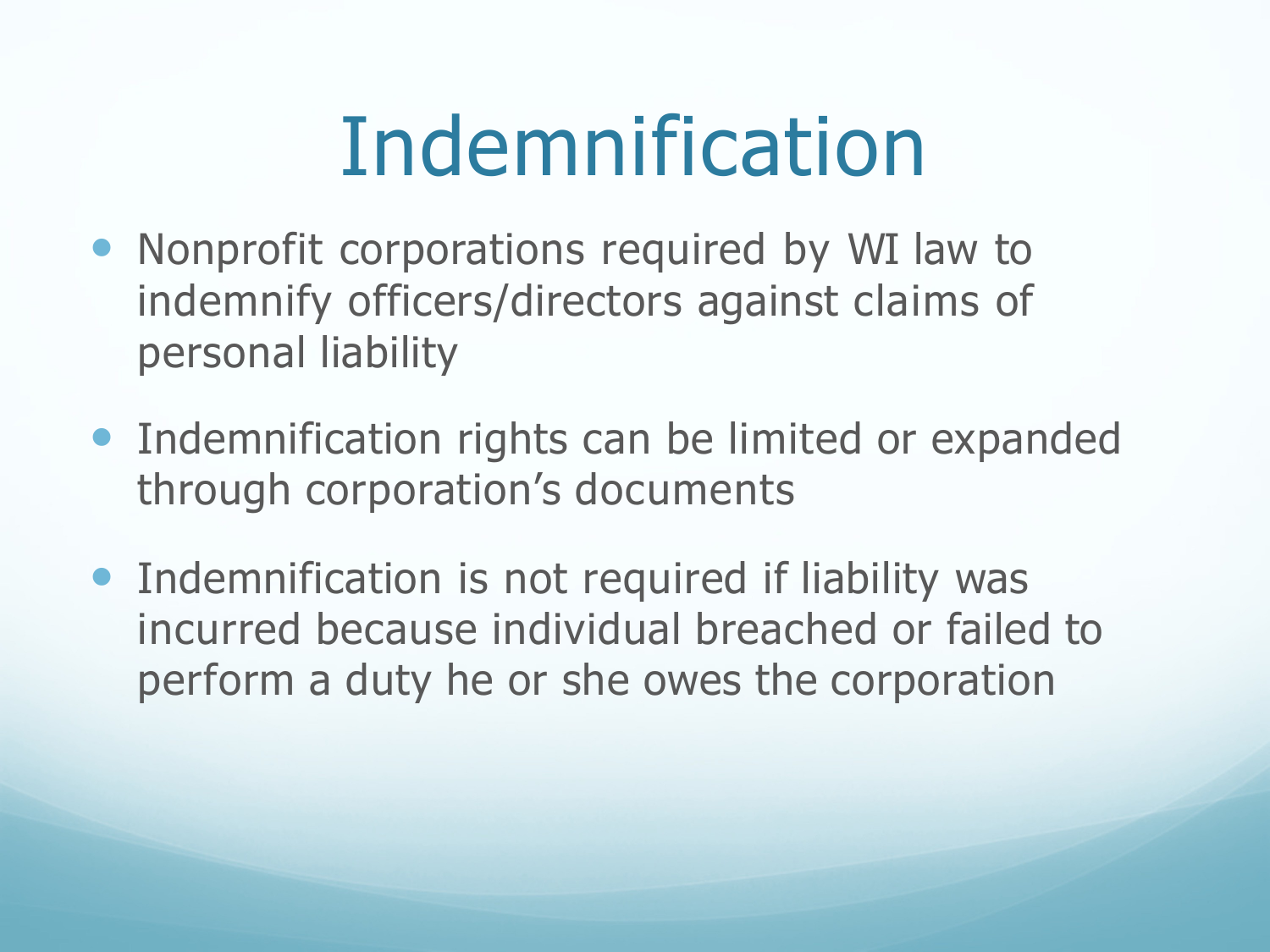### Insurance

- WI law permits nonprofit corporations to purchase and maintain insurance overage to protect individuals acting as officers, directors, employees
- "D&O" Coverage
- Other types of insurance to consider:
	- Commercial General Liability (CGL)
	- Workers Compensation (required if three or more employees)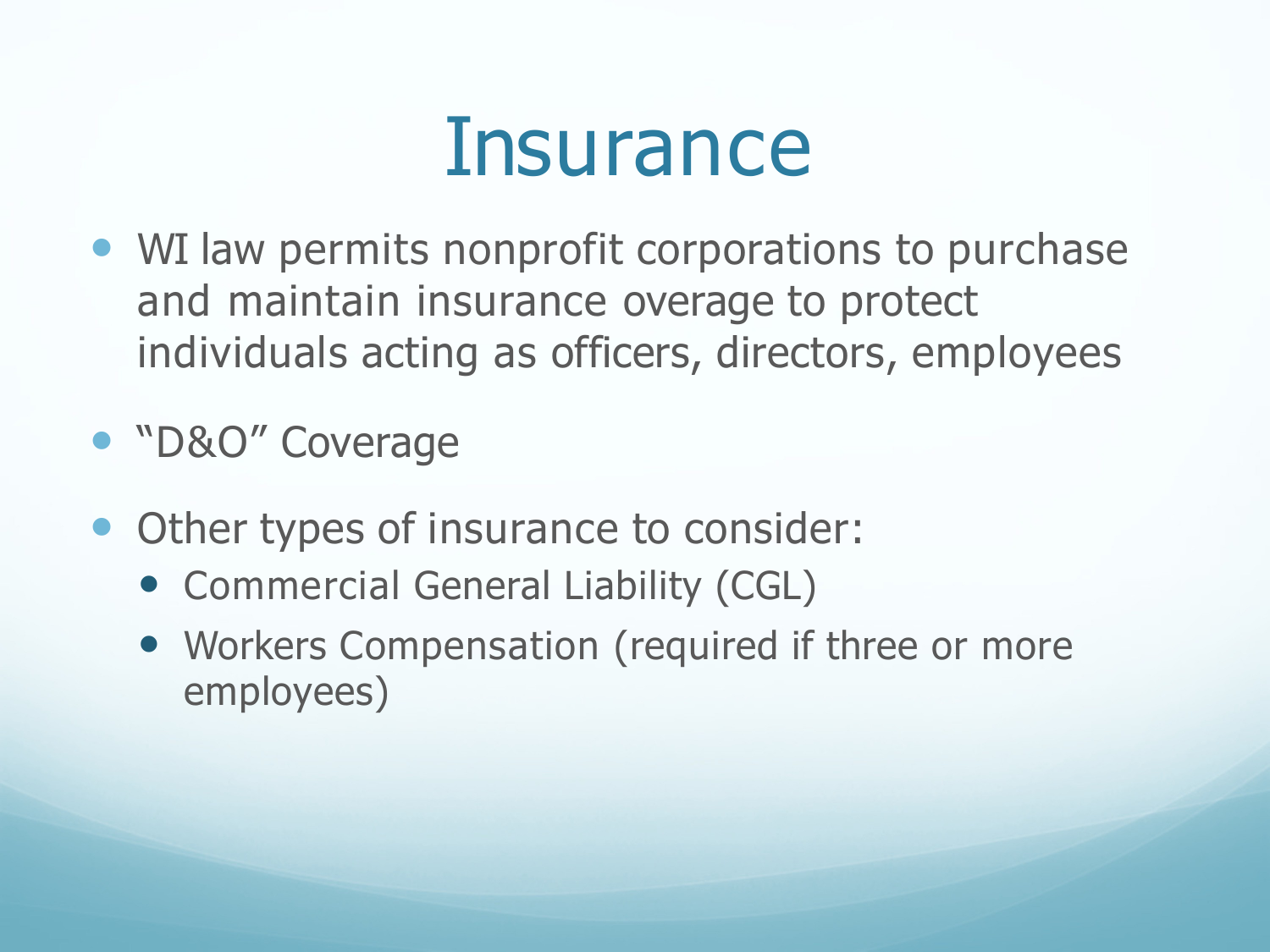### Specific Risks for Directors under Federal Tax Law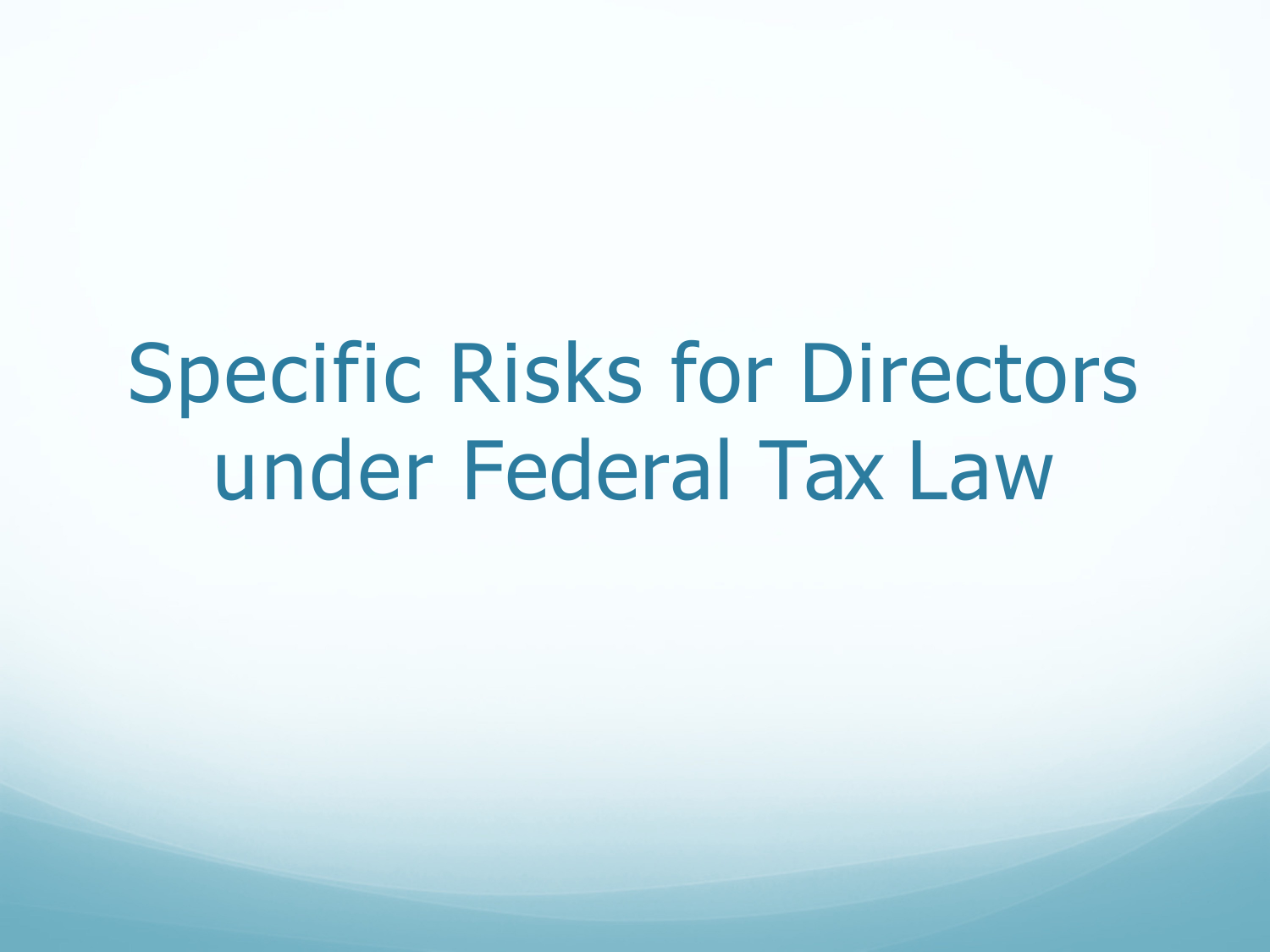### Liability for Employment Taxes

- Directors can be held liable for failure to collect, account for, and pay income and payroll taxes that have been withheld or should have been withheld.
- No penalty is imposed on unpaid, volunteer member of any board if the member:
	- Is serving in honorary capacity
	- Does not participate in day-to-day financials
	- Does not have actual knowledge of failure to comply
- Note: This exception is **narrowly interpreted.** Generally, officers & directors can be held personally liable even if they did not have a role in day-to-day financials.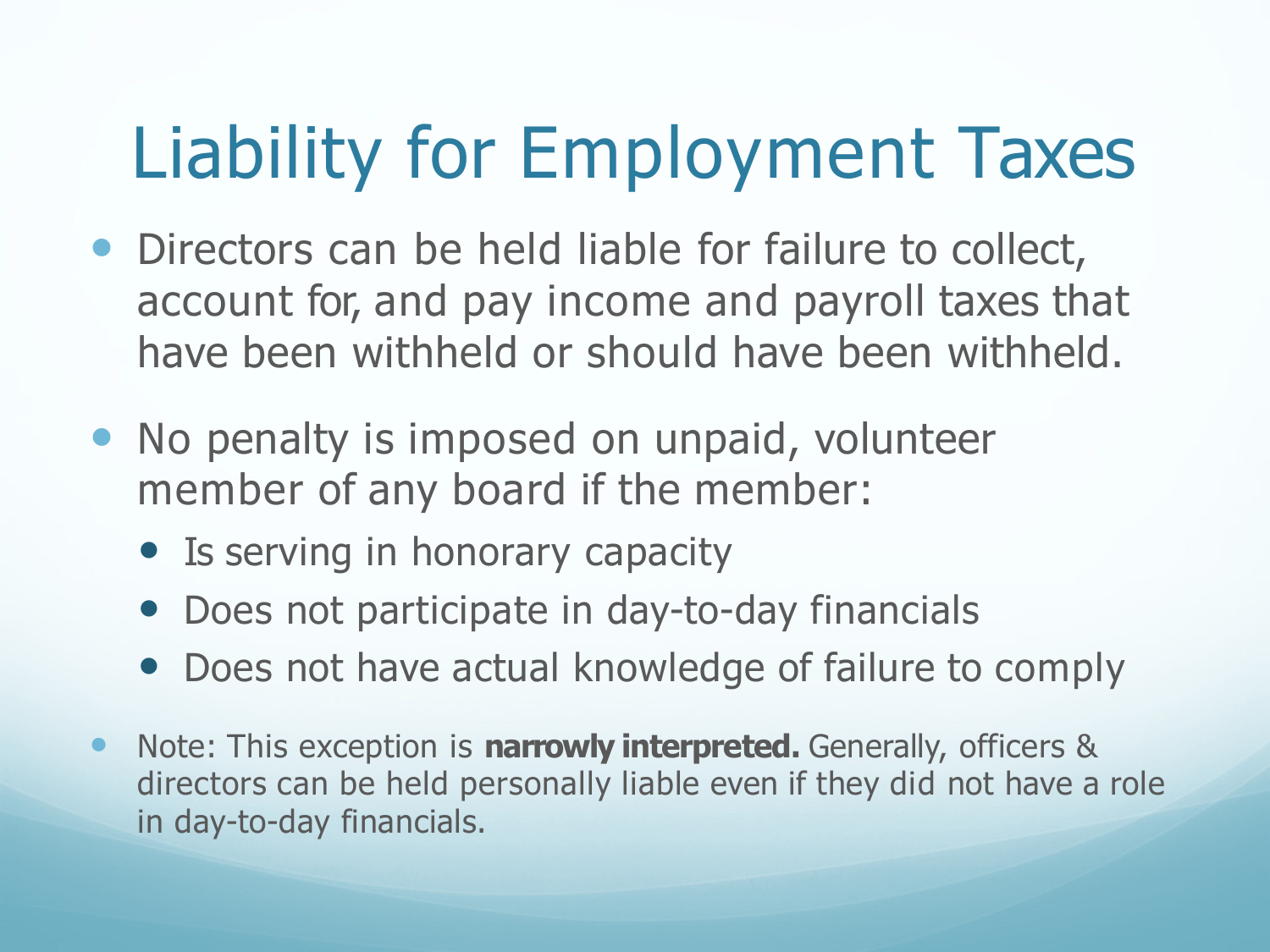## Thank you!

Presented by Jessica Harrison

Scholz Nonprofit Law LLC

[jessica@scholznonprofitlaw.com](mailto:jessica@scholznonprofitlaw.com)

[www.scholznonprofitlaw.com](http://www.scholznonprofitlaw.com/)

612 West Main Street, Suite 301 Madison, WI 53703 (608) 268-0076